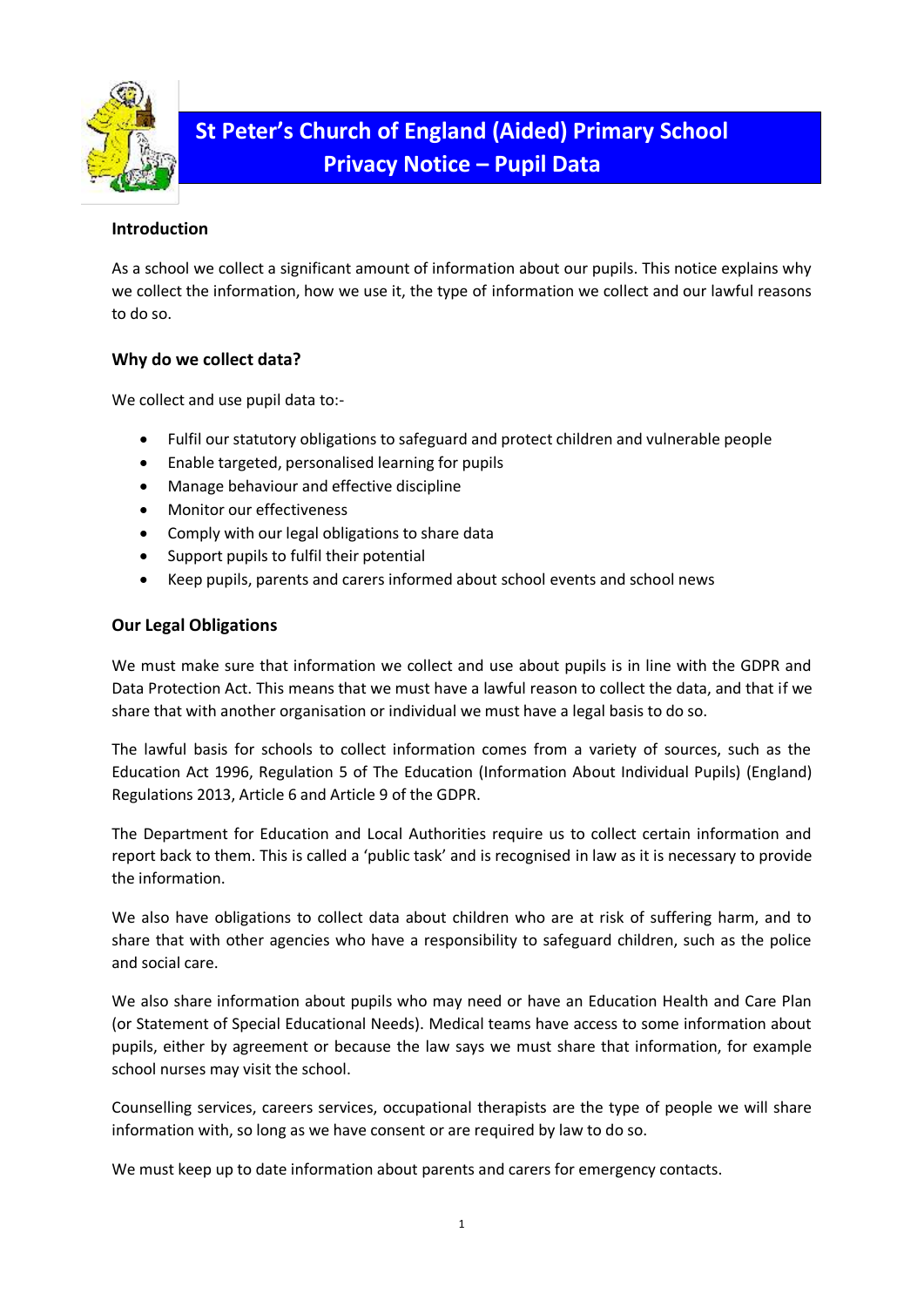#### **How we use the data**

In school we also use various third party tools to make sure that pupils best interests are advanced. We also record details about progress, attainment and pupil development to support future planning and learning.

We use Target Tracker software to track progress and attainment.

We use data to manage and monitor pastoral needs and attendance/absences so that suitable strategies can be planned if required.

We use the School Gateway system to take electronic payments for school meals and some school trips. This includes financial software to manage school budgets, which may include some pupil data. Data can be used to monitor school effectiveness, the impact of intervention and learning styles across groups of pupils as well as individual children.

We may use consultants, experts and other advisors to assist the school in fulfilling its obligations and to help run the School properly. We might need to share pupil information with them if this is relevant to their work.

We also use contact information to keep pupils, parents, carers up to date about school events.

### **What type of data is collected?**

The DfE and government requires us to collect a lot of data by law, so that they can monitor and support schools more widely, as well as checking on individual schools effectiveness.

The categories of pupil information that the school collects, holds and shares include the following:

Personal information – e.g. names, pupil numbers and addresses Characteristics – e.g. ethnicity, language, nationality, country of birth and free school meal eligibility Attendance information – e.g. number of absences and absence reasons Assessment information – e.g. national curriculum assessment results Relevant medical information and social care Information relating to SEND and health needs Behavioural information – e.g. number of temporary exclusions

CCTV, photos and video recordings of you are also personal information.

## **The National Pupil Database (NPD)**

The NPD is owned and managed by the Department for Education and contains information about pupils in schools in England. It provides invaluable evidence on educational performance to inform independent research, as well as studies commissioned by the Department. It is held in electronic format for statistical purposes. This information is securely collected from a range of sources including schools, local authorities and awarding bodies.

We are required by law, to provide information about our pupils to the DfE as part of statutory data collections such as the school census and early years' census. Some of this information is then stored in the NPD. The law that allows this is the Education (Information About Individual Pupils) (England) Regulations 2013.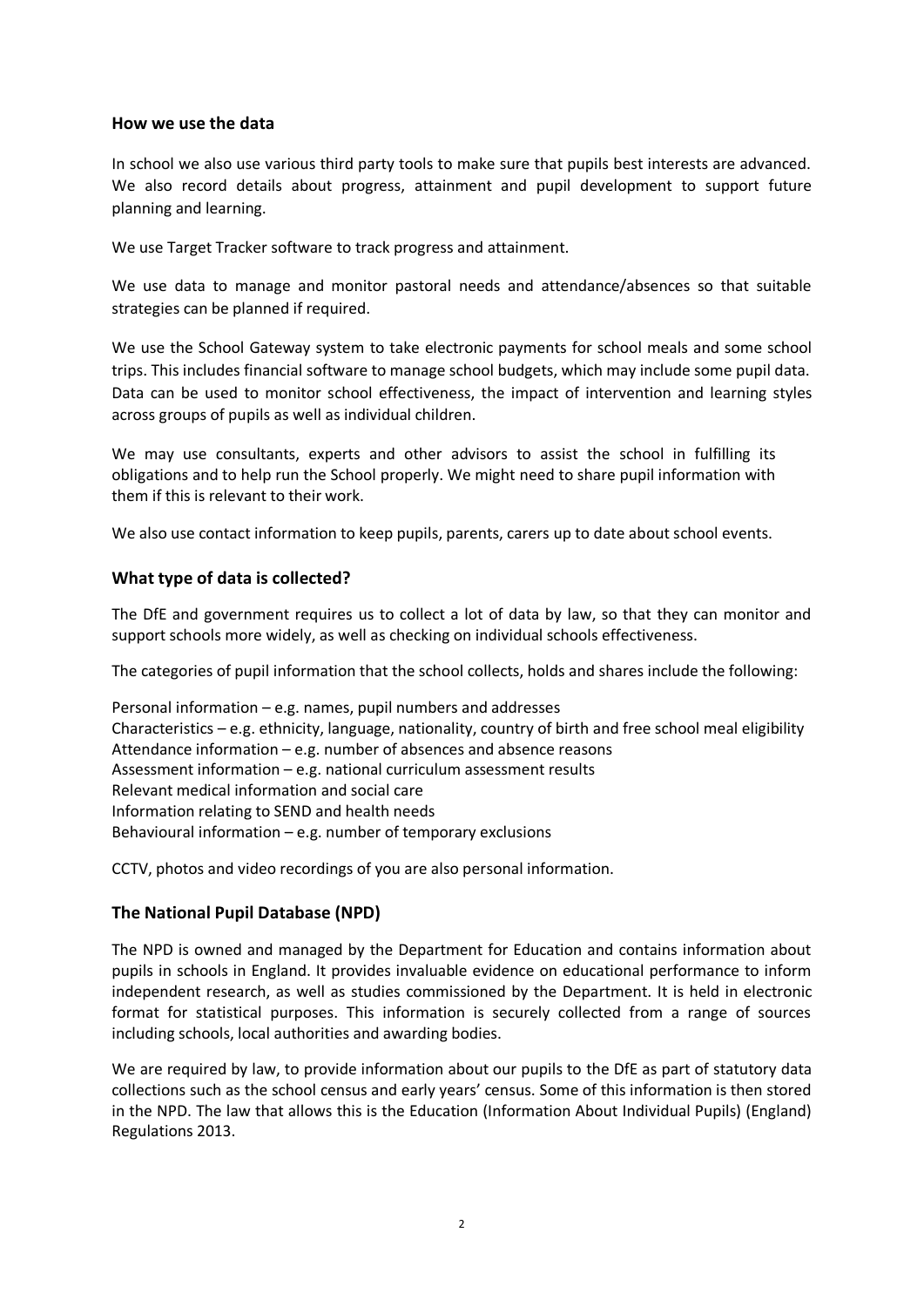To find out more about the pupil information we share with the department, for the purpose of data collections, go to [https://www.gov.uk/education/data-collection-and-censuses-for-schools.](https://www.gov.uk/education/data-collection-and-censuses-for-schools)

To find out more about the NPD, go to [https://www.gov.uk/government/publications/national](https://www.gov.uk/government/publications/national-pupil-database-user-guide-and-supporting-information)[pupil-database-user-guide-and-supporting-information.](https://www.gov.uk/government/publications/national-pupil-database-user-guide-and-supporting-information)

The department may share information about our pupils from the NPD with third parties who promote the education or well-being of children in England by:

- conducting research or analysis
- producing statistics
- providing information, advice or guidance

The Department has robust processes in place to ensure the confidentiality of our data is maintained and there are stringent controls in place regarding access and use of the data. Decisions on whether DfE releases data to third parties are subject to a strict approval process and based on a detailed assessment of:

- who is requesting the data
- the purpose for which it is required
- the level and sensitivity of data requested: and
- the arrangements in place to store and handle the data

To be granted access to pupil information, organisations must comply with strict terms and conditions covering the confidentiality and handling of the data, security arrangements and retention and use of the data.

For more information about the department's data sharing process, please visit: <https://www.gov.uk/data-protection-how-we-collect-and-share-research-data>

For information about which organisations the department has provided pupil information, (and for which project), please visit the following website: <https://www.gov.uk/government/publications/national-pupil-database-requests-received>

To contact DfE:<https://www.gov.uk/contact-dfe>

#### **Requesting access to your personal data**

Under data protection legislation, parents and pupils have the right to request access to information about them that we hold. To make a request for your personal information, or be given access to your child's educational record, contact the school office in the first instance who will provide you with the relevant request form.

You also have the right to:

- object to processing of personal data that is likely to cause, or is causing, damage or distress
- prevent processing for the purpose of direct marketing
- object to decisions being taken by automated means
- in certain circumstances, have inaccurate personal data rectified, blocked, erased or destroyed; and
- claim compensation for damages caused by a breach of the Data Protection regulations